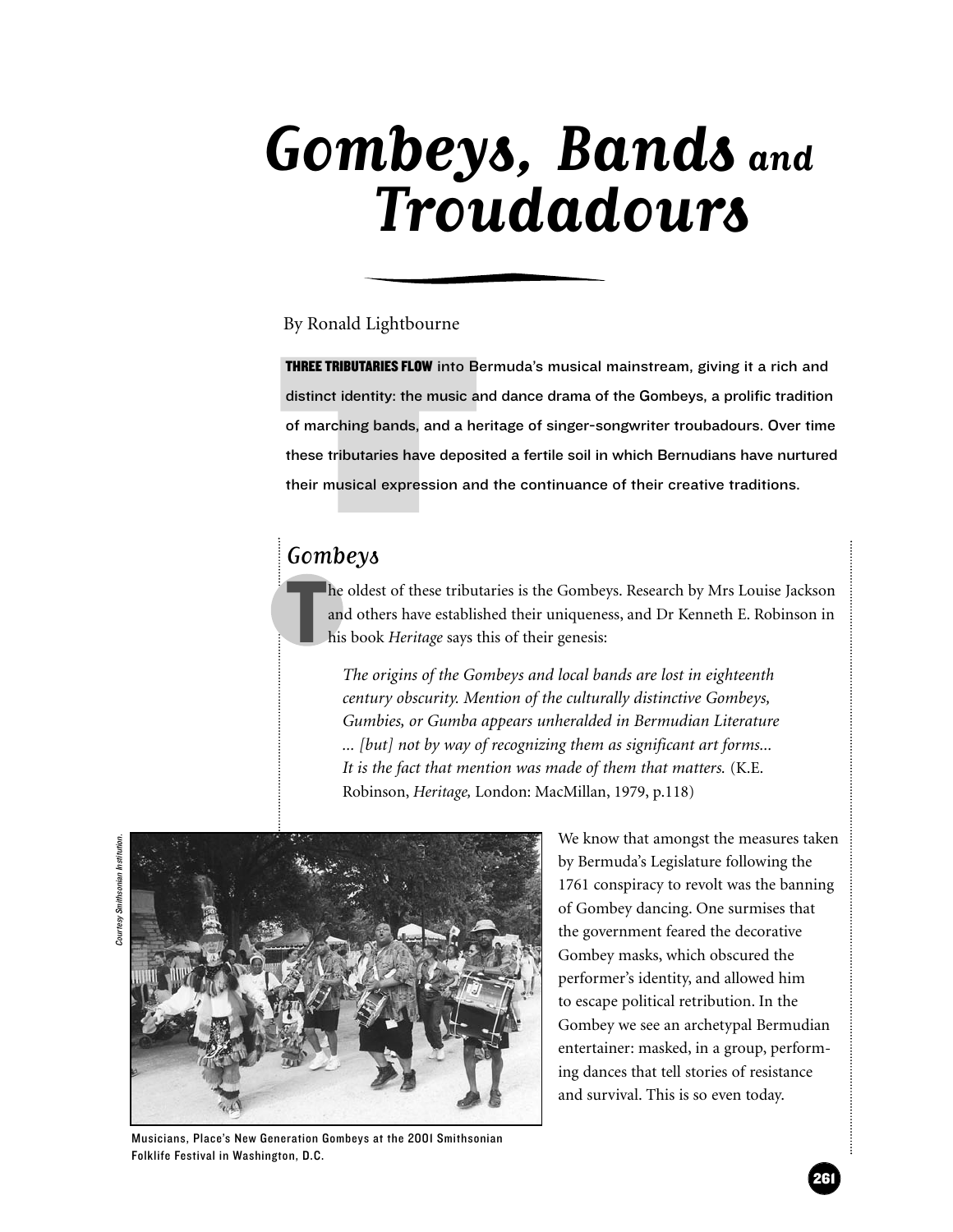

Gombey masked dancer

Allan Warner, Captain of the Warner's Gombeys, says that some of his troupe's dances refer specifically to Bermuda's connection with Africa. There are freedom dances, wherein dancers celebrate an absence of shackles and chains on the limbs. Other themes he depicts as African stories are "Johnny and His Spear," "Sampson and Delilah", and "Daniel in the Lion's Den." Other stories depict the Hunter's Return and pay homage to the earth and sky.

These narratives enacted by masked performers continue a tradition of social commentary. This begins to flourish in the 20th Century, and grows even stronger today, when performers no longer need to hide behind a mask to perform their songs of social and political commentary and challenge.

The Gombeys are lively, colourful, and rhythmic dancers who move to the beat of drummers. Their costumes cover their bodies from head to toe and are decorated with tassels, mirrors, and other small items. They appear on the streets at Christmas, New Year's Day, and certain other holidays, often accompanied by a crowd of followers, who chant in rhythm with the drummers. The appeal of their performance leads to congested streets and slowed traffic, an effect they apparently have had for years. In 1837 an editorial in the *Gazette* read:

> *We fully agree with our correspondent that the savage and nonsensical exhibition of the Gumba, practiced here by the idle, should be done away with, as a thing not suited to a civilized Community, and highly dangerous to Passengers on horses or in carriages.* (K.E. Robinson: *Heritage,* 1979, p. 124)

The Gombey drum ensemble consists of a bass, or "Mother" drum, typically homemade; and two or more side drums, sometimes snares. To begin the masquerade the mother drum will strike a series of beats, in four quarter time, initially one beat to the bar, then two, then all four beats, by which time the side drums will have joined in. The snare drummers play complicated riffs over the steady pulse of the mother drum, often employing call and response patterns, and striking the rim of the snare, as well as the skin. The result is an exhilarating, intoxicating, rhythmic mix which provides the impulse (or impetus) for both the dancers as well as the followers.

The captain sounds a whistle to punctuate the choreography. For example, the captain blasts his whistle in rhythm with the drums as he points to specific dancers whose turn has come to perform.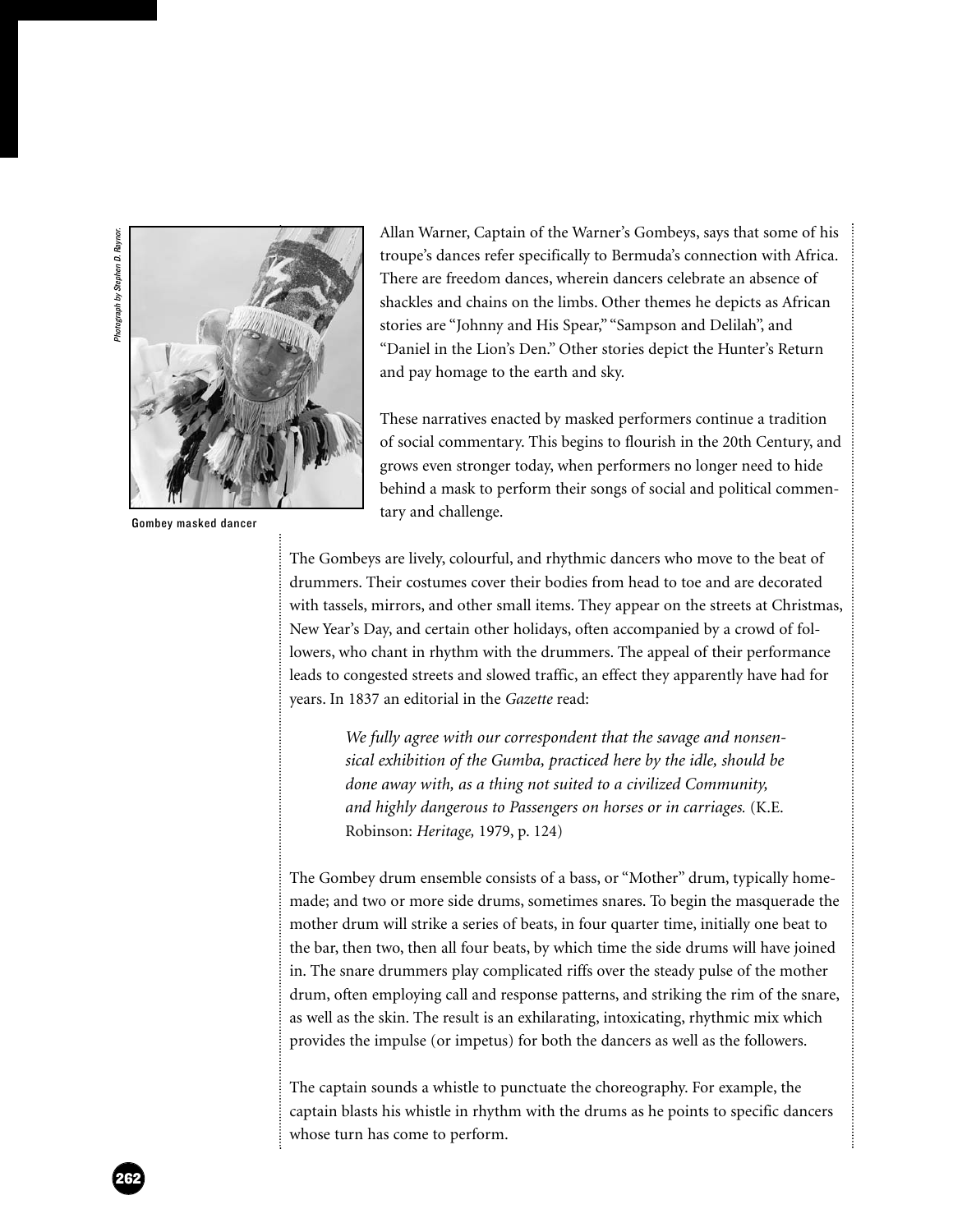# **They also entertainers have rarely been concerned solely with entertaining.**<br>They also engage wider social issues in their music.

The Gombeys have enjoyed a remarkable shift in social status. Once marginalized by polite society, they now take pride of place as icons of Bermuda's culture. Their images appear on postage stamps, our poets have praised them, the National Dance Company of Bermuda has performed work based on their dances, and sculptors have depicted them. Recently they performed in Carifesta, a Caribbean cultural festival last held in St Kitts. Since many Gombey crowds acknowledge cultural connections to the Caribbean and specifically to St Kit's, it was an occasion to compare styles and exchange ideas with that island's Macajumbies. At the invitation of the Bermuda Government, the Gombeys have even performed at a world financial conference in Davos, Switzerland—quite a change from the days when a government banned them.

This change merits attention here and fuller discussion elsewhere. It indicates a shift in social and political thinking about Bermuda's African and Caribbean connections. It also indicates the social significance of the themes that communicate.

Bermuda's entertainers have rarely been concerned solely with entertaining. They also engage wider social issues in their music.

# Bands

**BEN SERVIER IN SURVEY STARK SERVIER SERVIER SERVIER SERVIER SERVIER SERVIER SERVIER SERVIER SERVIER SERVIER SERVIER SERVIER SERVIER SERVIER SERVIER SERVIER SERVIER SERVIER SERVIER SERVIER SERVIER SERVIER SERVIER SERVIER S** ermuda has a long tradition of banding. Military bands were part of the British Garrison at Prospect, and historical records tell of bands For example, in the May before Emancipation, an aggregation called the Hamilton Band, a black ensemble, shared the honours with the band of the 71st Regiment at a function at Government House.

From the late 19th century until 1965, Bermuda had two militias, one black, one white; each had its own band. The militia men were amalgamated into a single



Bermuda Regiment Band

Bermuda Regiment, and their bandsmen united into one band. This is the origin of the Bermuda Regiment Band.

263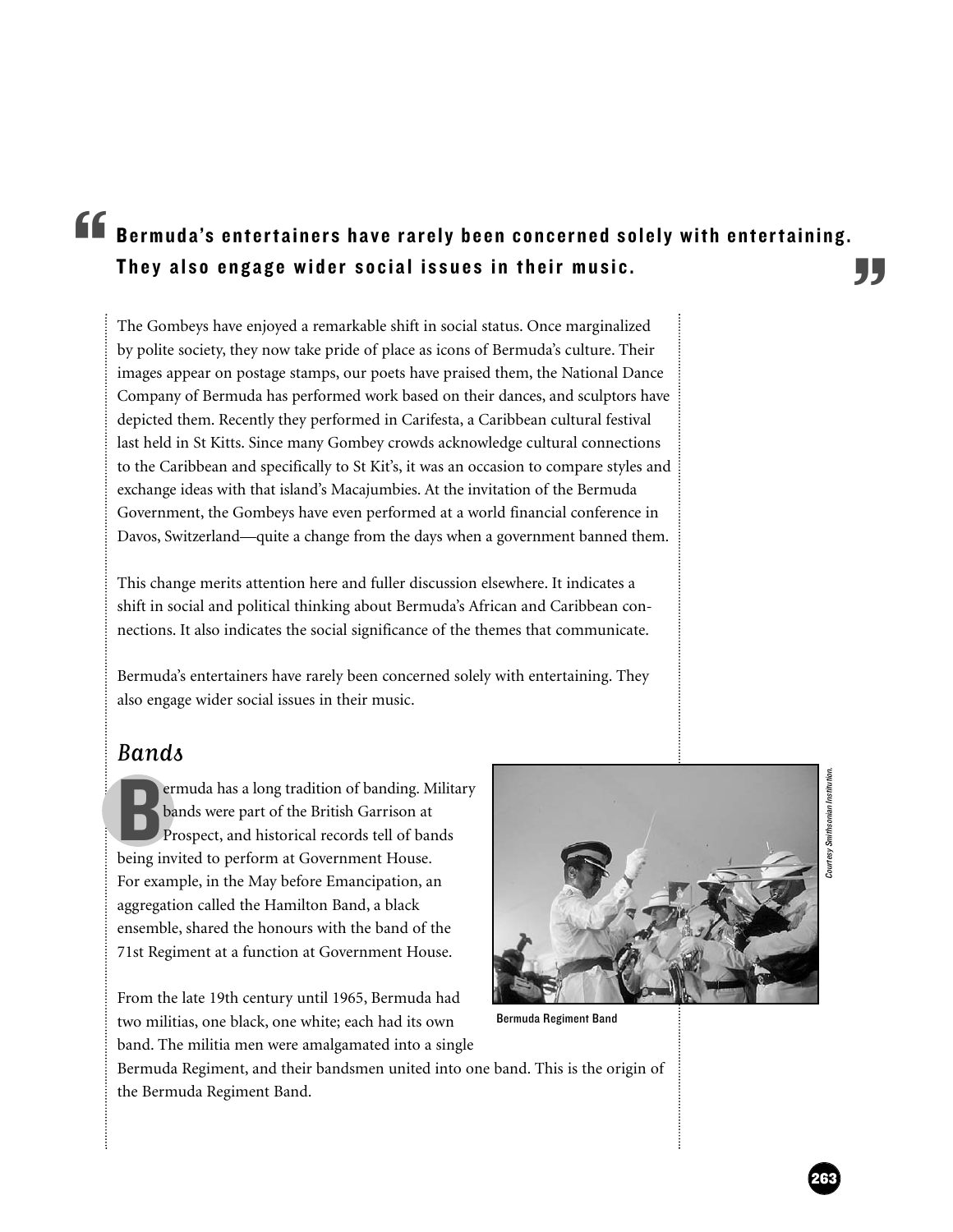The Salvation Army, North Village Community, The Hamilton Fire Brigade, and The Somerset Brigade Band all originated in the last century. All but the Fire Brigade Band survive today. Quite often it has been the case that bandsmen have served more than one of these outfits, with Salvationists, members of the NVC band, and the Somerset Brigade Band doing the national service in the Regiment Band.

The Somerset Brigade Band traces its origin to events of the Christmas season of 1929. That year Shepherd's Lodge asked two dance orchestras to come to their aid, as the group that usually led the annual procession was unable to do so. Pot Gilbert's and Clifton Robinson's orchestras responded by forming themselves into a single marching band for the occasion. This was so successfully done that it sparked the idea of their coming together permanently. This became a reality in February of the following year. In 1930, then, the Somerset Brigade Band was formed, and it has been in continuous existence ever since.

Dance bands, of course, existed before this date. There was a lively social scene even before the rise in Bermuda tourism early last century, and before the American Naval Station was established at Kindley Field. Tourism and the American military, however, changed the lives of Bermudian musicians considerably. The Officer's Club featured shows with first-class musicians from the United States. Entertainers such as trombonist Bobby Brookmeyer and singer pianist Shirley Horn gave local musicians an opportunity to know and work with these people. The work to be had in hotels was an even bigger influence on their development. All the major hotels had





Bermuda Regiment Band at the 2001 Smithsonian Folklife Festival.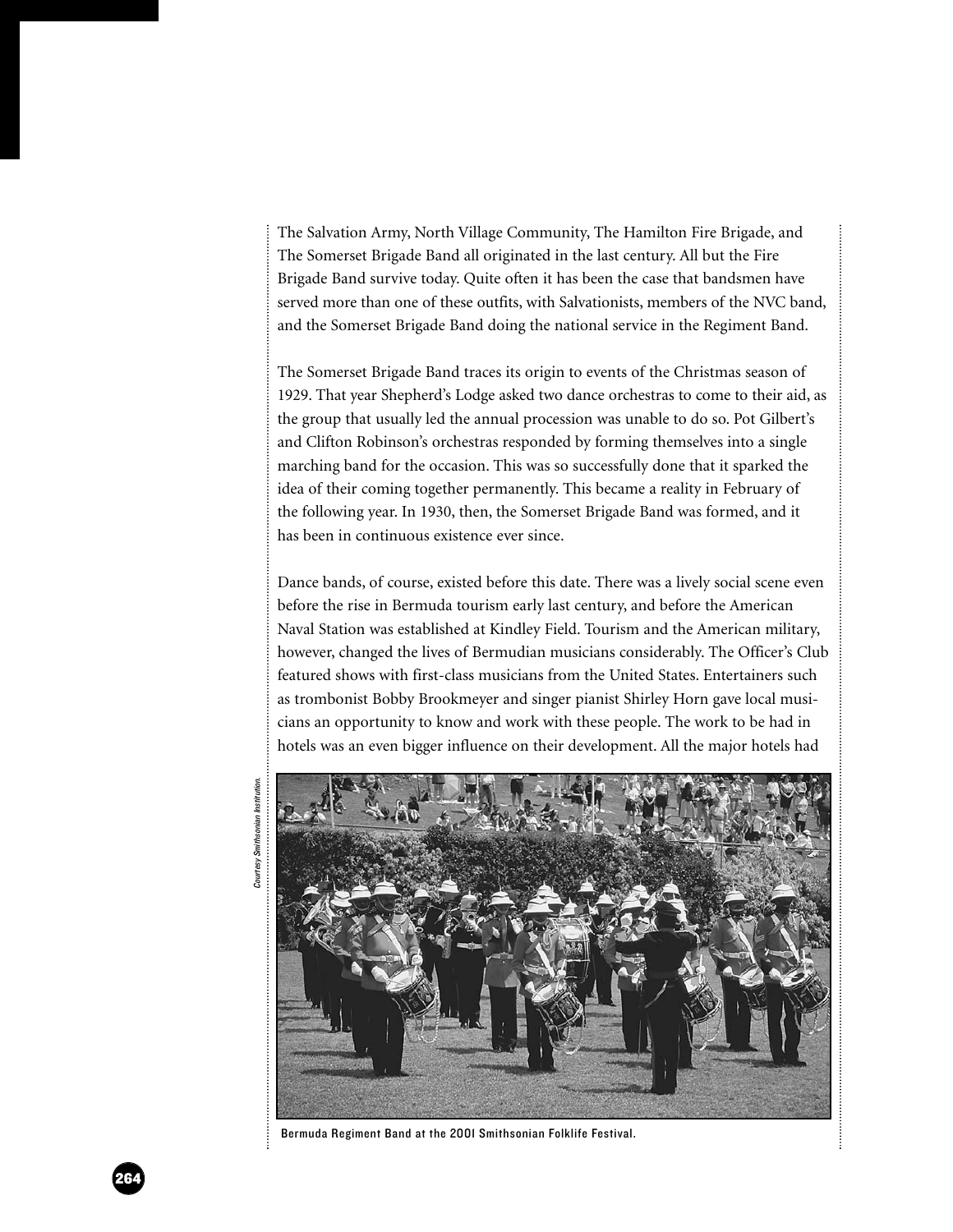# Reggae Music in Bermuda

### BY VEJAY STEEDE

The story of reggae music in<br>in the modest hills that stretc<br>Victoria Street in the City of l<br>jagged edges of earth that ha<br>Shore Road, Pembroke.<br>Commonly (and often sinc<br>affectionately) known ghe The story of reggae music in Bermuda starts in the modest hills that stretch north from Victoria Street in the City of Hamilton to the jagged edges of earth that hang off of North Shore Road, Pembroke.

Commonly (and often affectionately) known as 'Back of Town,' this area has long been a hotbed of cultural innovation and creation. The fact that this area is the closest Bermuda gets to having a 'ghetto' should come as no surprise when one considers that reggae music has always exhibited significant themes of hardship, struggle and, ultimately, redemption. Bermuda's homegrown riddims (rhythms) have not strayed far from the tried and true formula that the Jamaican originators introduced the world to in the late '60s and throughout the '70s. Themes of history, struggle, religion, political trickery and redemption have dominated Bermudian reggae over the years

since a group of ghetto youths calling themselves Ital Foundation first started gathering, reasoning and playing the music they loved in the hills overlooking the Victor Scott Primary School on Glebe Road, 'Back of Town'.

Ital Foundation thrived throughout the '70s, gaining acclaim locally as a crowd favourite and internationally as a well respected and renowned roots band. The fact that their seminal LP, titled simply Ital Foundation Volume 1, was also their last work is a tragic footnote in Bermuda's musical history. Ital Foundation's passionate pursuit of local and international recognition was in no small way responsible for

the introduction, promulgation and popularisation of what has become Bermuda's dominant musical form.

Reggae music in Bermuda has become a cultural tour-deforce. From the youthful angst and religious fervour of Youth Creation to the political expositions of Ras Mykkal, local reggae has visited every nook and cranny of our socio-political and socio-economic landscape. Legendary artists like Runksie, Ras Giorgis, Matic Rizzla, Carly Don and Junior C have registered chart hits throughout the globe, while local celebrities like the celebrated Jahstice Reggae Movement, the spiritually inspiring Fires of Africa and the Christian Sing-jay Geneman keep the home fires burning with considerable skill and originality. Christian reggae especially has enjoyed

a significant amount of support within our shores, with artists like Jamba, Septimus, a Jamaican born Dee-jay who records and performs throughout the island and has won awards throughout the Caribbean for his debut album War Against The Devil, and the aforementioned Junior C and Geneman getting a lot of attention.

The story of reggae music in Bermuda is a long and lively one. The future is perhaps not as bright as it once was with the spectre of the Hip-Hop juggernaut on the horizon, but the last 30 years or so have given us enough ground-breaking reggae music to ensure a continuing legacy of musical uprising within these narrow shores.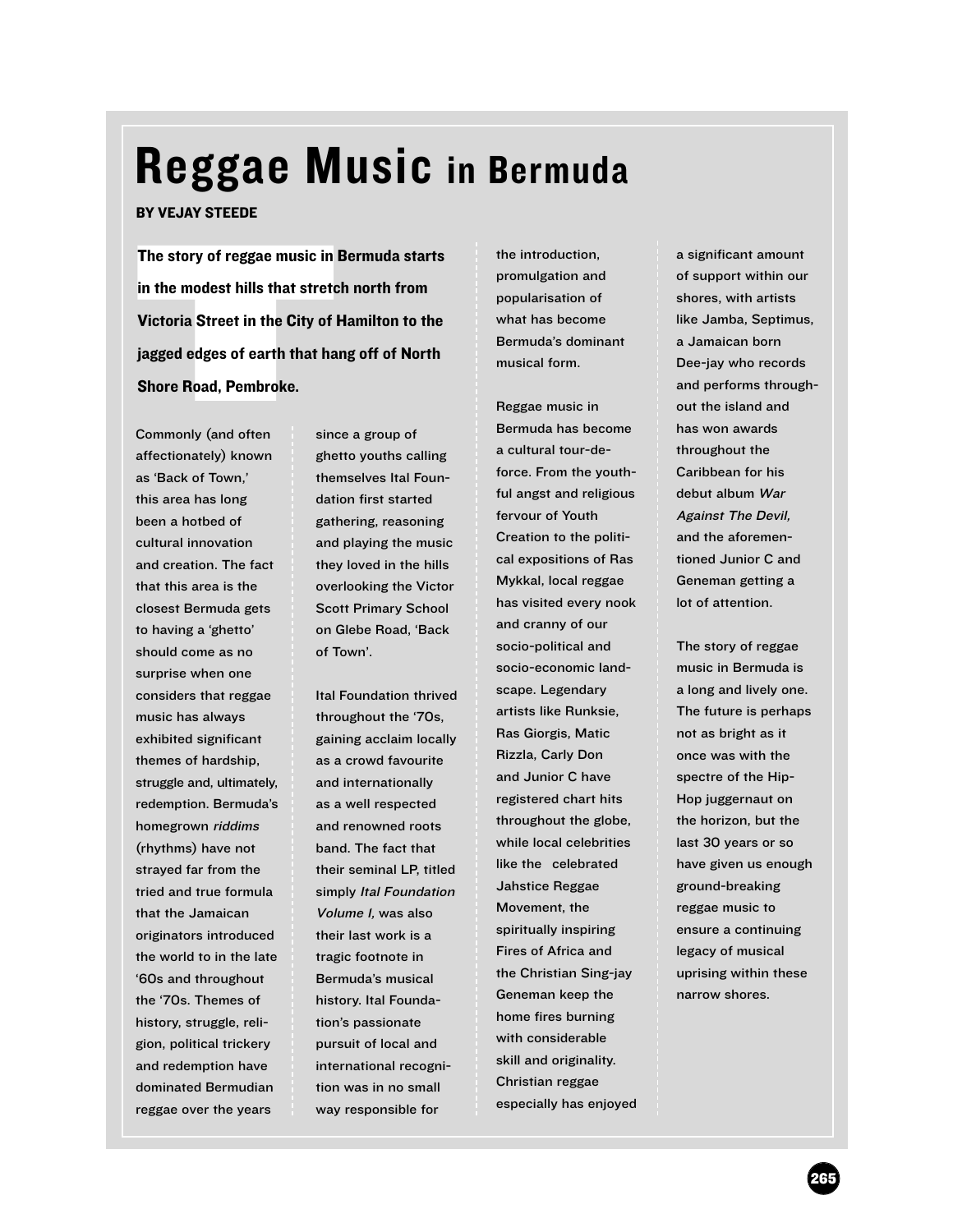bands. The "house band" was usually all white and from overseas, and it was supported by a local black band. Work was so plentiful that some players could give up their day jobs.

Bermuda sported the Hedrick Lawrence Band, the Mark Williams Orchestra, the Melody Climbers, the Al Davis Orchestra, Berry Brown's Orchestra, "Pot" Gilberts Band, the Kenny Iris Orchestra, Ernie Leader's Orchestra, Triscott Scott, Sidney Otley Band, to name a few. There was an abundance of well-organized musical talent.

Several persons stood out for their musical excellence. Alto-saxophonist Clifford Darrell, trumpeter Ghandi Burgess, drummer Clarence "Tootsie" Bean, trombonist Kenny Iris, and pianist Lance Hayward, for example, all won the respect and admiration of their most discerning colleagues here and abroad. Duke Ellington was impressed by trombonist Iris Burgess. At the age of fourteen, Burgess, a child prodigy,

# Church Music

### BY RONALD LIGHBOURNE

In a locale tha<br>worship per ca<br>other country<br>music has bee<br>to the people In a locale that boasts more places of worship per capita than almost any other country in the world, religious music has been of special significance to the people of Bermuda.



The Apex Quartet at the 2001 Smithsonian Festival.

Bermuda's churches, it must not be forgotten, have always played a tremendous role in the development of music in Bermuda. That role, they themselves may have seen as secondary to their main purpose of worship, but it is nonetheless true that Bermuda's musical well being has been the beneficiary.

AME, Pentecostal, Salvationist missionary efforts in Africa and the Caribbean have kept the stock of gospel songs and 'choruses' replenished as music from those missions have found their way back to

Bermuda and into the repertoire of congregations and choirs. It is impossible to accurately estimate the effect of hymnody, in its various forms, on the development of Bermudian songwriters' craft. Most songwriters will have been to Sunday school, and will have encountered there the rudiments of rhyme, metre, and other elements of versification. Often Biblical narratives formed the basis of these 'choruses'; for example:

The wise man build his house upon the rock (repeated) And the rain came tumbling down!

266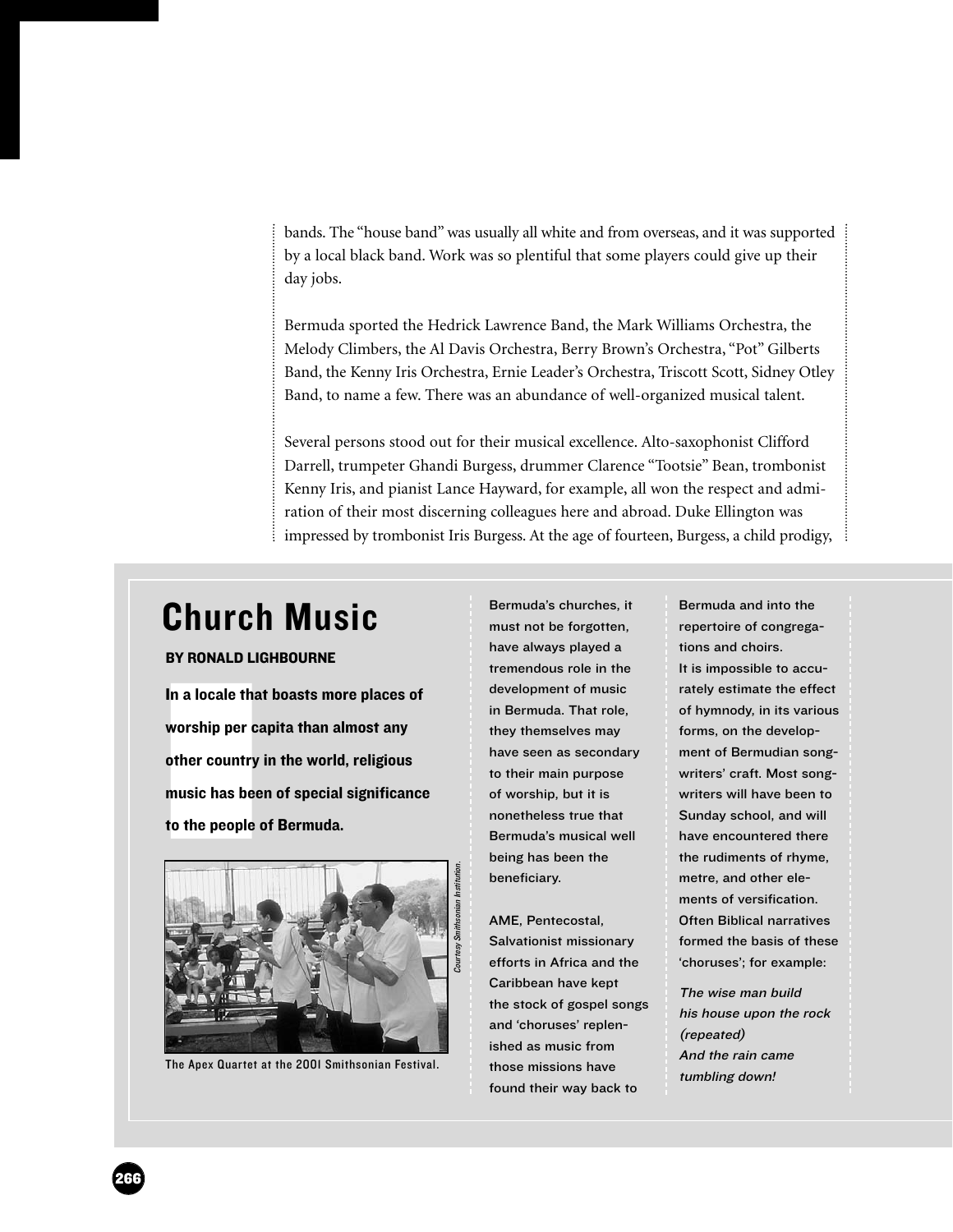won an American amateur talent show in Chicago. Lance Hayward spent the last twenty-five years of his life excelling in New York's most competitive musical milieu, a pianist other pianists and entertainers came to hear in New York's Greenwich Village. Clarence "Tootsie" Bean still roams the world's jazz venues, from London to Tokyo to New York, working with top-line artists.

Ghandi and Lance are considered by common consent to have been Bermuda's two greatest musical entertainers. They held one another in high respect. They worked together for a while in the house band at the Forty Thieves Night Club in its heyday, took turns at being president of the Bermuda Federation of Musicians and Entertainers (also known as the Musician's Union), and went on separately to distinguish themselves as bandleaders. When the Southampton Princess Hotel opened up in 1970, its house band of mostly Bermudians was led brilliantly by Ghandi. It backed a large Las Vegas style cabaret, supporting many top-line American artists.

The rains came down and the floods came up (repeated) And the house on the rock stood firm.

Or, the Spiritual,

Li'l David play on yo' harp, Hallelujah. David was a shepherd boy, He killed Goliath and he shouted for joy!

For many island songwriters, these songs will have served, perhaps unconsciously, as models for their later work. The strict separation of the secular from the sacred notwithstanding, it is not

hard to see how, along with radio and recordings from North America and the Caribbean, church music with its basic harmonies and clearly defined cadences will have contributed to the development of music on the island.

On the radio currently can be heard a recording, made in the US by a popular Gospel group; it is called 'Caribbean Medley', and is made up of just those 'choruses' that travel the mission circuit. Now they arrive via radio broadcasts, and CDs; but they travel an old route.

By this time Lance Hayward had already left Bermuda, leaving behind his male voice chorus, the Mu-En Chorale. He had initially formed the group to teach instrumentalists to sing, so as to make them more sympathetic accompanists for the vocalists. The group also attracted men with fine voices who had not been professional entertainers. The Mu-En Chorale became the outstanding vocal ensemble of its time. They continued to perform for years after Hayward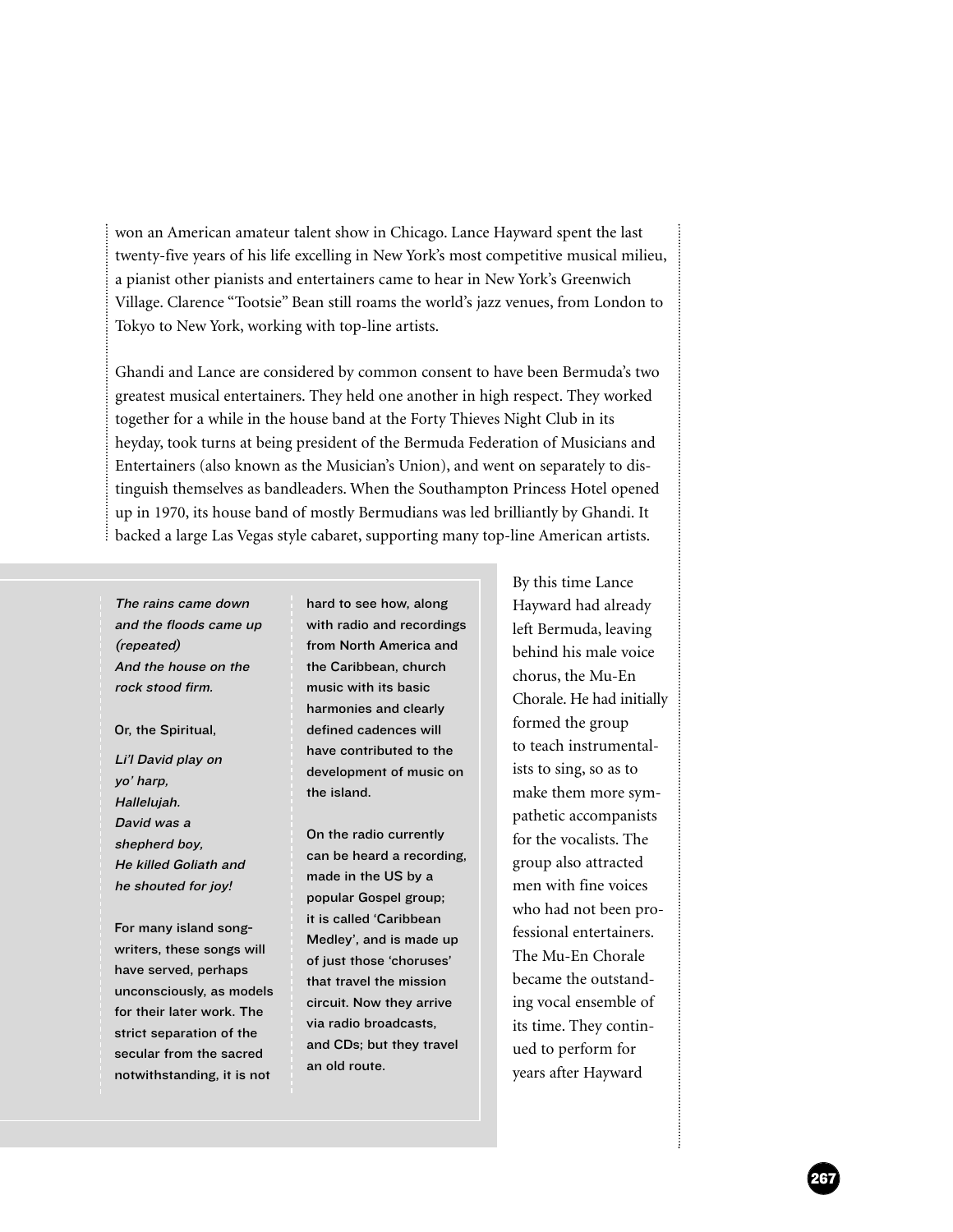left for New York using only arrangements he had made and taught to them. By the late 1970s, Lance had begun forming and rehearsing his New York choir of blind and sighted people, the Lance Hayward Singers, whom he eventually brought to Bermuda on a concert tour.

That was Hayward's third chorus. His first was in the forties. He composed music for the libretto of Robert Hayward, a distant cousin, and he trained and conducted the choir they called the Hayward and Hayward Singers.

# Troubadours

W*hen they started hiring blacks to play in the hotels, it was to play calypso, so that the serious musician again didn't have a chance. A guy would grab a guitar and learn four chords and some calypso tunes and that was it. And they played opposite the house band which was always white — American and later British. So it really drove the instrumentalist to go home and put his instrument in a case and forget it. But there were a few of us who doggedly persisted. It all happened because the powers that be didn't want black bands in their hotels. At one time there were 10 black bands with seven or eight players in them.*

— Lance Hayward, quoted in *Jazz on the Rock* by Dale Butler

Despite Hayward's placing calypso in unfavourable comparison to "serious" music, he himself was a master of the form. In the effort to keep working, not everyone grabbed a guitar. Kenny Iris, the trombonist who caught Ellington's attention, continued working, but as a pianist! However, Hayward does locate the moment when, and the reasons why the troubadours came on the scene. Although they were required to invent "national" costumes, calypso shirts (the mask of that time, in



Stan Seymour performs for tourists.

order to perform), Bermudian musicians insisted on being heard. Even in unpromising conditions, by being adaptable, ultimately they were successful.

Calypso is a narrative form that takes whatever is topical as its subject. One critic calls the calypsonian "the great leveller," singing with courage and wit. Trinidad is the home to the calypso, but Bermudian musicians took it, as they took blues and jazz, and put it to work for

268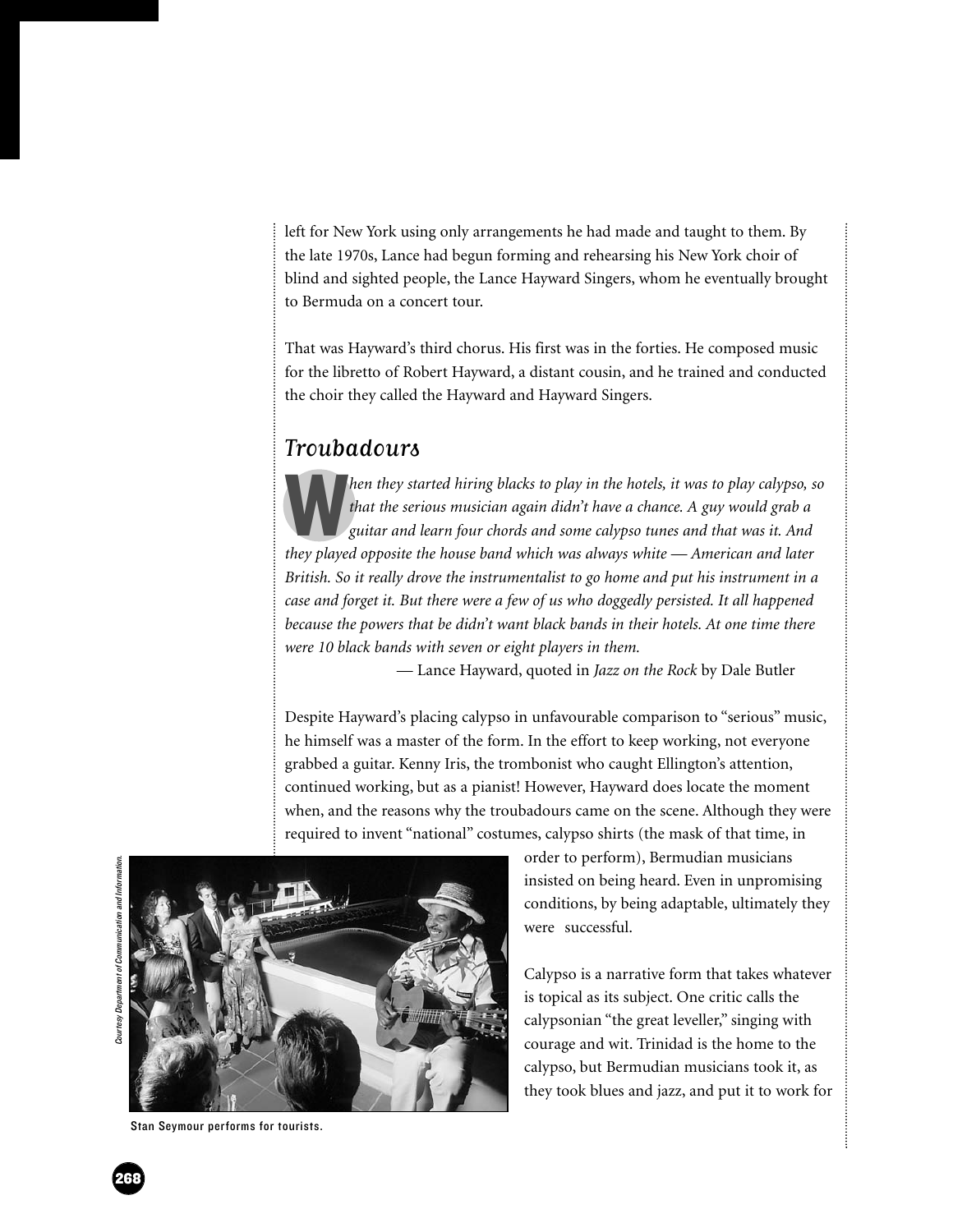them. It took its place in the Bermudian repertoire, where it met the ballad, and even the country and western song. Bermuda's music is nothing if not eclectic.

Among Bermuda's troubadours, pride of place goes, arguably, to the Talbot Brothers whose hit "Bermuda Buggy Ride" brought them wide recognition in the USA, and made them the group tourists most wanted to see. The song was a swing ballad and was actually written, according to Roy Talbot, the surviving member of the group, in a buggy en route to Tom Moore's Tavern. A young student from Yale was in the buggy, and he seems to have had a hand in the evolution of the song. On arriving at their destination, the musicians rehearsed the song until it was ready for performance that very day. It's been riding along ever since.

Hubert Smith composed "Bermuda Is Another World" in response to a competition, and it became probably the most performed and most recorded Bermuda song of all time. Stan Seymour, who worked with Smith for a while, shyly tried out a little song he wrote that spoke about the way young people sped around on their motor bikes, and he found himself with a hit on his hands. Sidney Bean was another prolific singer-songwriter of songs that feature Bermuda. "Bermuda's Still Calling You," "This Is Bermuda," and "Bermuda's Still Paradise" are just a few of his.

Gene Steede has played many roles as an entertainer. His versatility has earned him the sobriquet "Bermuda's Natural Resource;" he is an expert congista, a first-rate tenor and a guitarist, but it is his skill as a songwriter that assures his standing as a Bermuda troubadour. All subjects are grist for his mill, and no style is alien to him. He has composed songs in gospel, ballad, calypso, and even country-and-western styles, and has performed them to his own guitar accompaniment.

Many musicians received their instrument instruction from community religious bands and military bands, but there have always been excellent teachers as well. The late Mr Joseph Richards of Somerset stands out among them as one who left his mark on many. If he had taught only Lance Hayward and Dr Gary Burgess, his contribution would still have



Not the Um-Um Players at the 2001 Smithsonian Festival.

Courtesy Smithsonian Institutiom. tesy Smiths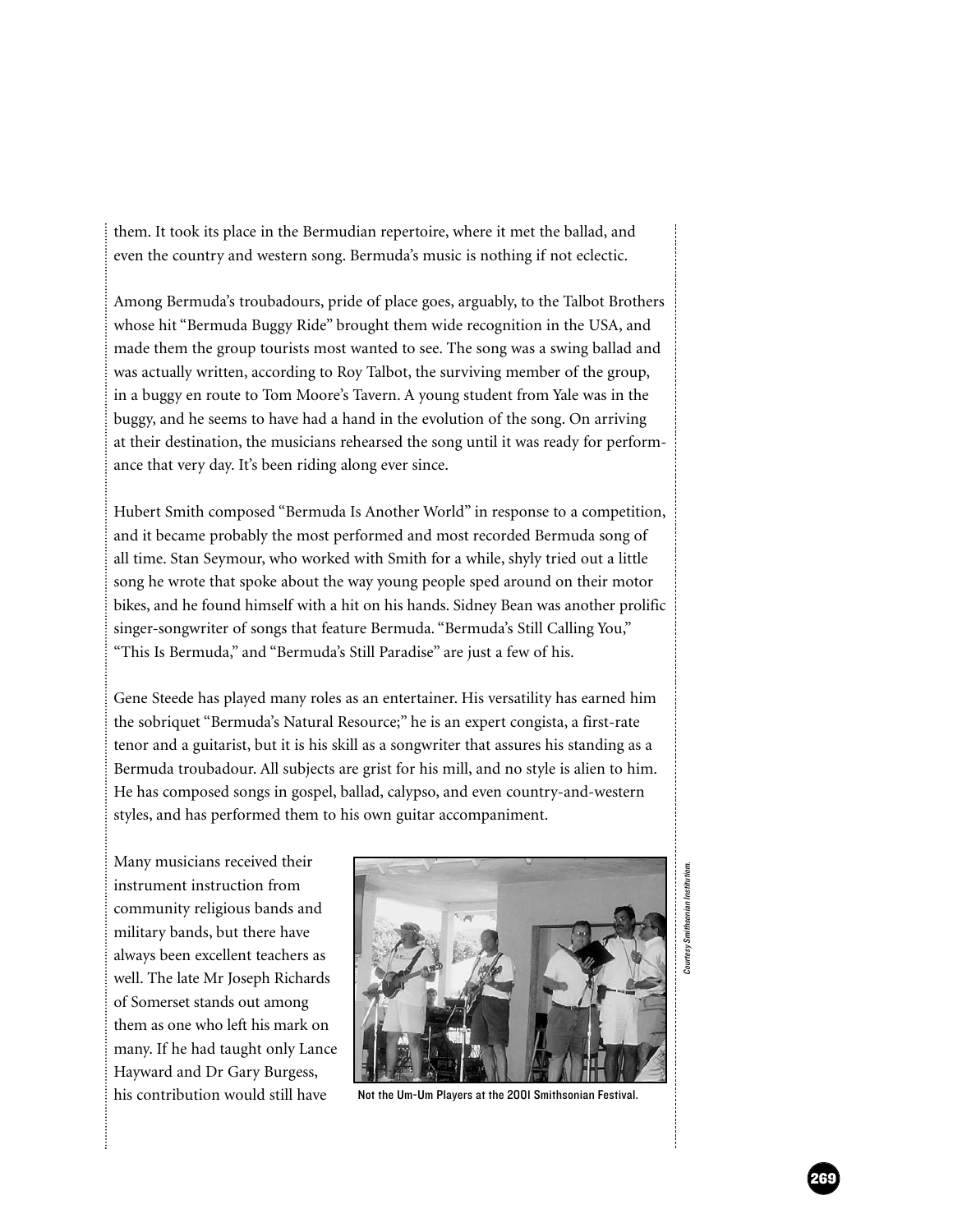been outstanding; but he touched many more lives, including students at the Berkeley Institute, where he spent his entire teaching career. Among the excellent teachers also is Ghandi Burgess, who can point to Lloyd Williams, Shine Hayward, and Dr Milton Marsh as some of his better known students.

Some of Bermuda's ablest musicians have moved away to places that offer better opportunities for their talent, and they have made a mark there. Among them are educator/opera singer Dr Gary Burgess, Dr Milton Marsh, Al and Arnold Butterfield, Clarence "Tootsie" Bean and his son and protégé Sheldon, bassist Clarence Burroughs, flautist Lloyd Williams and arranger-pianist Ross Simons, to name a few.

# Today's Bands and New Troubadours

**T**<br>
in w<br>
the<br>
had to do. oday, Bermuda's musicians continue making music, despite a dearth of venues in which to perform. They no longer need to hide behind a literal mask, as the Gombeys did, or behind a figurative mask as segregation-era entertainers

They hear the music of North America, South America, Europe, Africa, and the Caribbean. The new bands and troubadours engage personal, local, and global themes and carry on the work of the old musicians, but in their own way. Calypso inspired Bermuda's troubadours, but now it is reggae that catches the attention and helps shape the way they think, compose, and perform. A profusion of studios and home recording equipment hums with the creativity of a new generation. No longer does a troubadour find it necessary or even practical to limit instrumentation to the guitar. Today's troubadours want to tell Bermuda's stories to the world, seeking distribution deals that will carry their messages to the four corners of the globe.

Bandleaders such as Shine Hayward and Winston DeGraff carry on where the bandleaders of yesteryear left off. One has a sense of optimism knowing that, even though times have changed, Bermuda's music is still in good hands.

And of course, there are, as there have been since time immemorial, the Gombeys!

RONALD LIGHTBOURNE is a musician, arranger, writer, and music educator at Bermuda's Montessori School. He was an advisor and music presenter to the 2001 Bermuda Connections Programme at the Smithsonian Folklife Festival and is a compiler of the Bermuda's Musical Connections CD.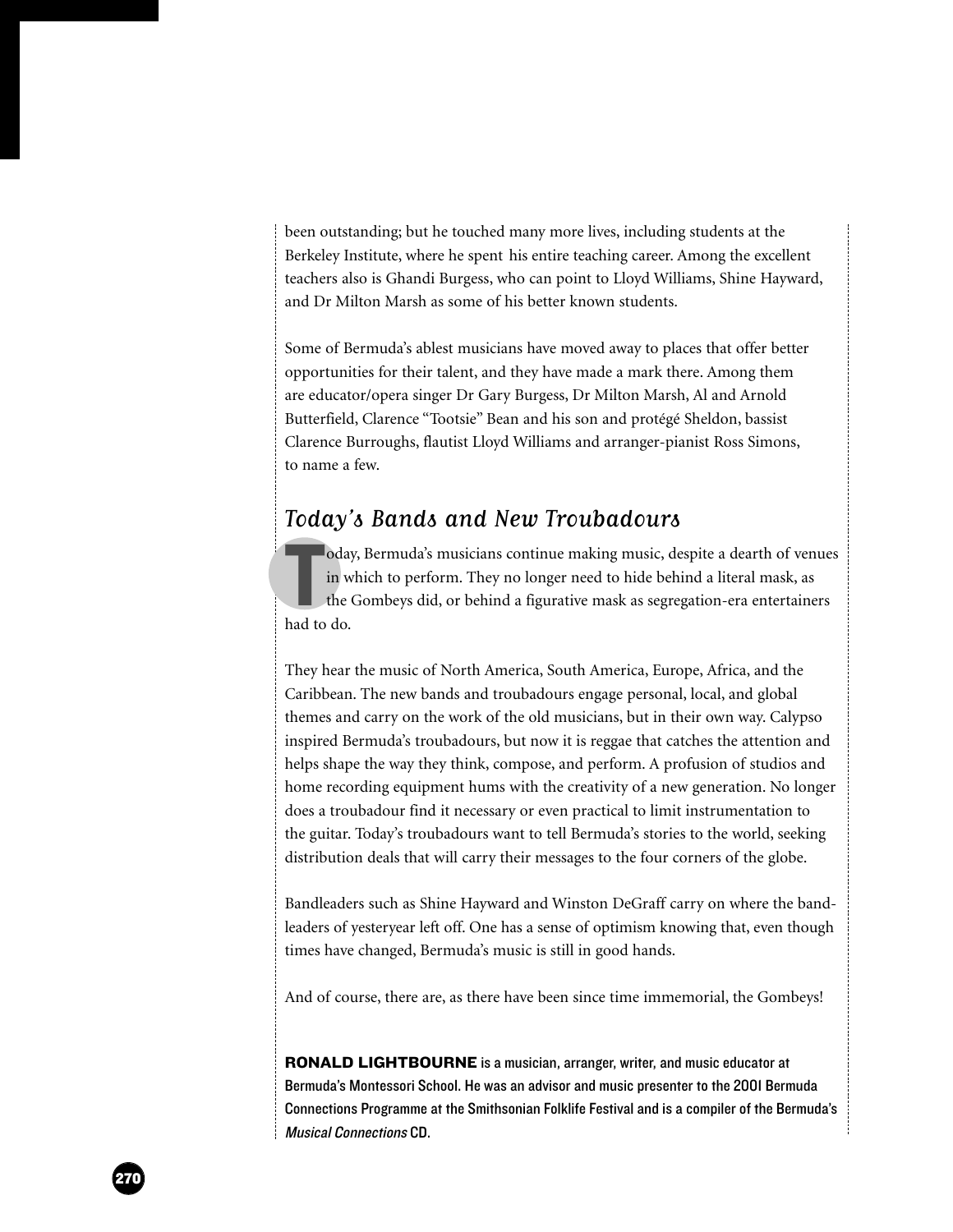# Discussion Activity Ideas for Use With the Bermuda Connections CD

by Diana N'Diaye

**FOLLOWING ARE SOME ACTIVI**<br>plans written by music tea<br>Articles by Ronald Lightbo<br>provide background inform<br>also teachers in Bermuda':<br>whatever strikes their fand<br>and holidays. Songs comp<br>flying will inspire young so FOLLOWING ARE SOME ACTIVITY AND DISCUSSION IDEAS, plus a few sample lesson plans written by music teacher Elizabeth Fortune, for use with the audio CD. Articles by Ronald Lightbourne and Vejay Steede in the Introduction chapter provide background information on Bermudian music. Both of the writers are also teachers in Bermuda's schools. Songwriters compose lyrics according to whatever strikes their fancy and often include references to local traditions and holidays. Songs composed by teacher Joann Adams about Bermuda kite flying will inspire young songwriters to look to their environment and traditions for material. These can be found following the lesson plans. (See Arts of Performance chapter for more on Bermuda's songwriting and Gombey traditions.)

# Troubadours

he songs of Bermudian singer-songwriters or troubadours charm listeners at they remark on familiar situations or conditions in a particular locale or time. The lyrics of the songs "Bermuda Buggy Ride" (track 1) sung by the he songs of Bermudian singer-songwriters or troubadours charm listeners as they remark on familiar situations or conditions in a particular locale or time. The lyrics of the songs "Bermuda Buggy Ride" (track 1) sung by the Talbot pleasures (or perils) of popular forms of transport in Bermuda during the 1940s and 1950s, when the songs were composed. (See Arts of Performance chapter of the Handbook for lyrics to "Diddlybops.")

In what ways would you update these songs to reflect on transportation in Bermuda today?

Reggae captures the attention of young people in the first decade of the new millenium just like calypso did for young people growing up at an earlier time. Reggae artists like Ras Mykkal (CD track #14) and Runskie (CD track #13) continue the troubadour tradition of social commentary of musicians like Stan Seymour and others who used the calypso song as a way to comment on issues and conditions of the day.

Listen to the calypso and reggae recordings on the CD. Notice when the same phrases are repeated. Pay close attention to how the lyrics are rhymed.

Think of issues about which you'd like to comment. Try using the calypso form to express your thoughts. Can you use the reggae form to make the same statements?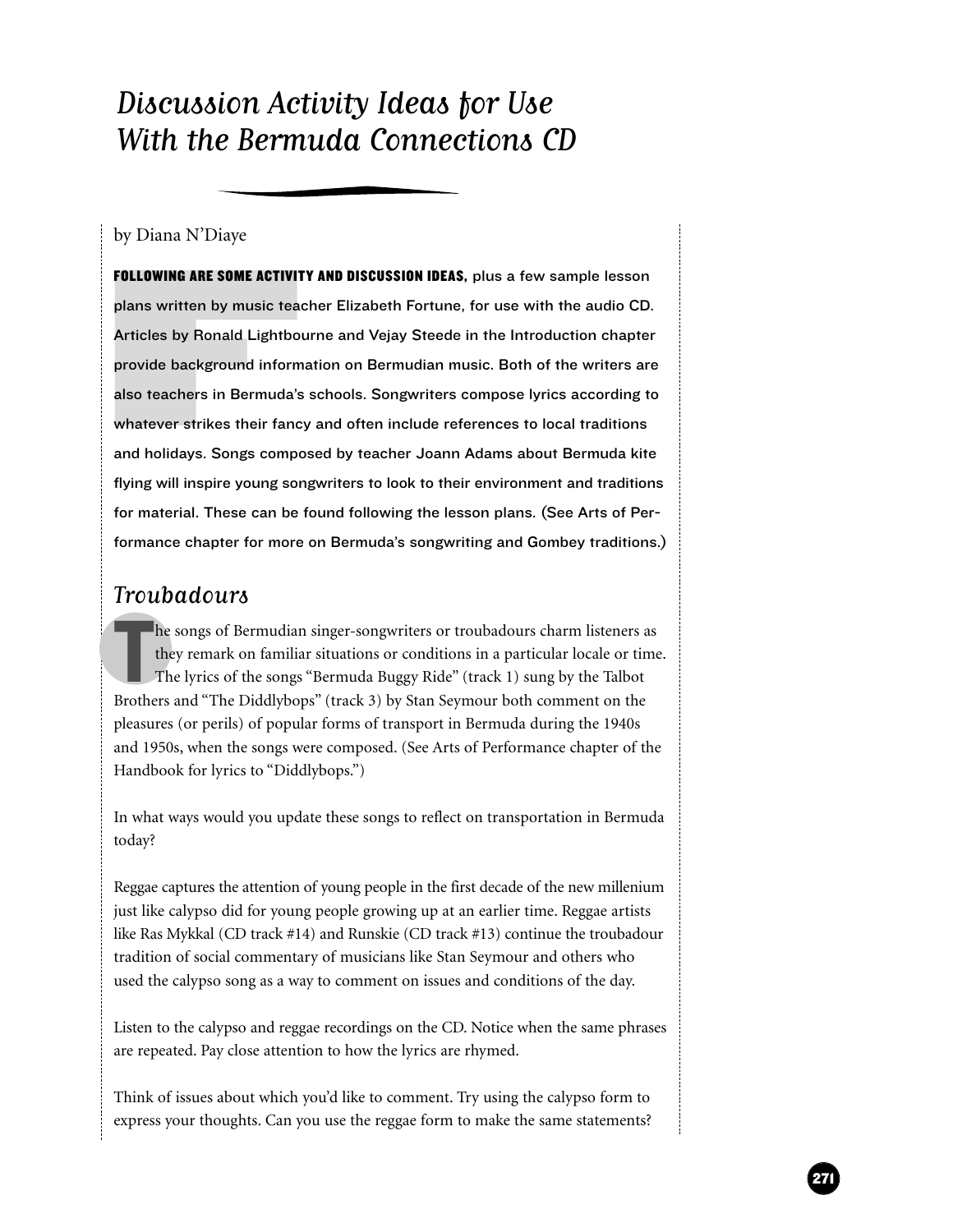How about expressing your thoughts in a ballad style or in a rap song? Experimenting with song styles is an excellent way to learn to appreciate different types of music and to learn about the songwriter's art.

# Bands and Gombeys

Ilitary bands like the Bermuda Regiment, community bands like the Somerset Brigade Band and the Salvation Army Band, and the musical of the Gombey tradition all use percussive instruments to beat out rhythms connected to s Somerset Brigade Band and the Salvation Army Band, and the musicians of the Gombey tradition all use percussive instruments to beat out rhythms connected to specific ways of moving.

Compare the percussion instruments used by band musicians and Gombey musicians. How are they similar? How do they differ?

Note the music produced by the two types of musical groups. Listen closely to the rhythms of bands and Gombeys. Try marching to the music of the band, then try moving to the music of the Gombeys. Do you notice similarities? Differences?

The two styles of music and the ways one moves to them are very different. The Gombey music reflects influences from Africa via the Caribbean, and marching band music is influenced by European band traditions. Both Gombey music and military music are expressive traditions of Bermuda and both are embraced by Bermudians all over the island.

# Sacred Music

here are several traditions of music in Bermuda used to express reverence<br>for the divine. From church to church, and even within the same place of<br>worship there may be different types of music performed at different times. here are several traditions of music in Bermuda used to express reverence for the divine. From church to church, and even within the same place of worship there may be different types of music performed at different times. a cappella—the members use their voices in harmony without musical instruments to create music in "There Is Joy in that World" (CD track #5). The congregational singing from Rehoboth Church of God comes out of a long tradition of singing as part of the worship service. Bermuda is fortunate that many traditions of sacred music (beyond those on this CD) can be heard on the island. These different types of sacred music also reflect Bermuda's connections with the world.

How many distinct kinds of sacred music can your class identify?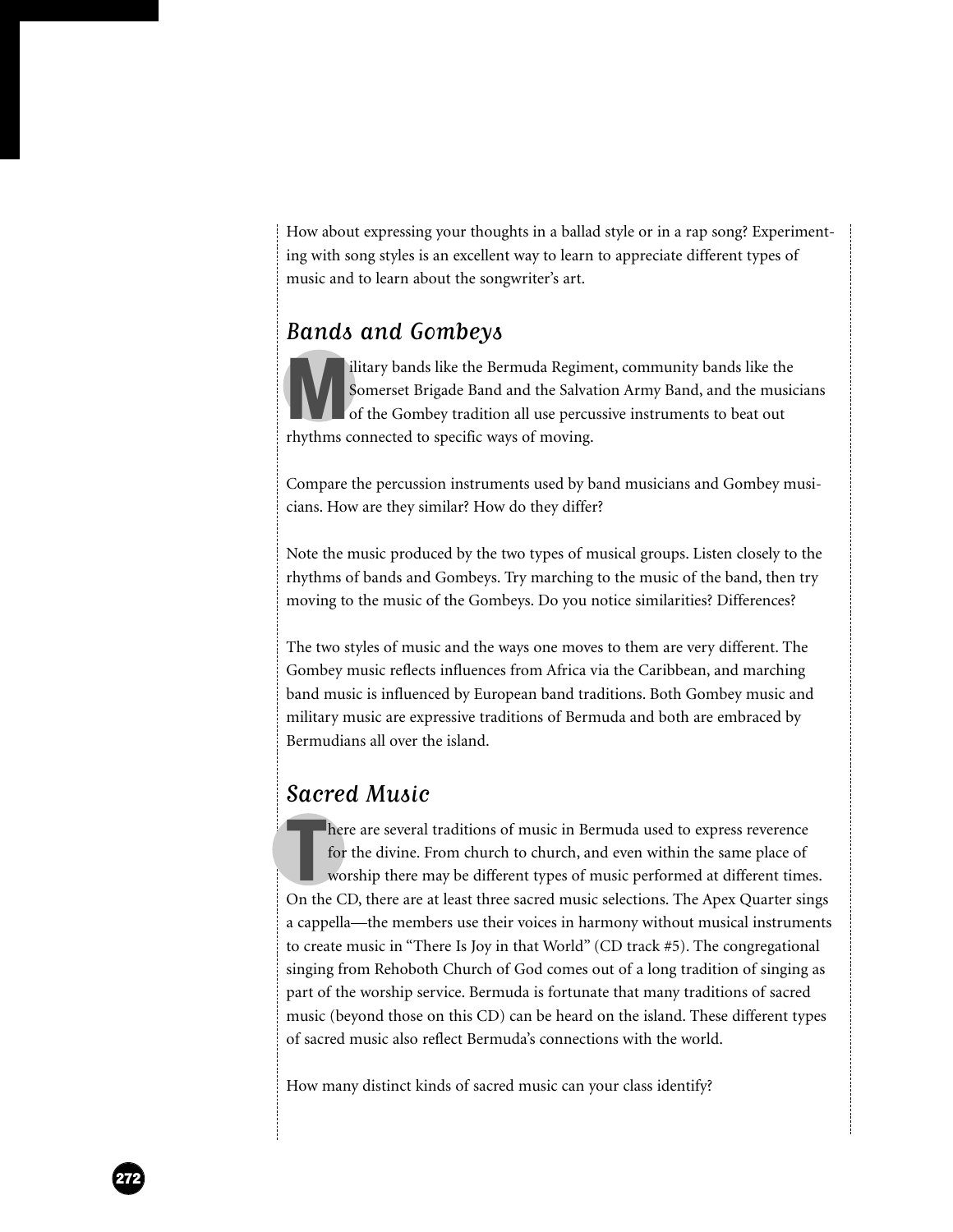# **Bermuda's Musical Connections**

by Ronald Lightbourne, VeJay Steede and Diana N'Diaye

# TRACKS 1 – 2

# Gombey Music

**BENA SERVIER COMPANDER SERVIER SERVIER SERVIER SERVIER SERVIER SERVIER SERVIER SERVIER SERVIER SERVIER SERVIER SERVIER SERVIER SERVIER SERVIER SERVIER SERVIER SERVIER SERVIER SERVIER SERVIER SERVIER SERVIER SERVIER SERVIE** ermuda Gombey music is mentioned in pre-emancipation accounts, and so has been in existence a very long time. (The word meaning "drum".) Much later, in the early 1900s people coming to settle in Bermuda from St Kit's and the Bahamas added the masked dance traditions they brought from the Caribbean. Over time as newer Gombey musicians learned to play from the more experienced musicians in the crowd, adding their individual flairs, the music took on a unique Bermudian style different from the music which inspired it. Gombey music brings together the instruments and drumming cadences of the British Military bands and the interplay of many beats and polyrhythms rooted in the music of the Caribbean and West Africa. Instruments in a Gombey crowd include snare drums a bass drum, cow bells, and a whistle. Other objects, such as mineral bottles used as flutes, are sometimes added.

This CD includes music from two crowds, Warners', and Places'. Note on each of the two tracks how the beats change patterns. This is usually initiated by blasts from the captain's whistle. Each pattern played on the drum is an instruction to the Gombey dancers to begin a different dance step. In this way the Gombey musicians lead the crowd.

### 1. Daniel in The Lion's Den

*Allan Warner and the Warner Gombeys Recorded in Steve Easton Studio* Gombey drumming to accompany a masquerade. The choreography depicts the Biblical story. "Mother" drum, snare drums, and the captain's whistle.

### 2. Gombey Drumming Rhythms

*Places Gombeys Recorded at Smithsonian Folklife Festival, Washington, D.C., 2001.*

# TRACKS 3 – 4

# **Bands**

Military style bands patterned after the<br>marching bands of the British Isles have<br>been enjoyed by Bermudians for many<br>generations since the settlement of the island as marching bands of the British Isles have been enjoyed by Bermudians for many a British colony. The tracks on the CD contain music from three different types of traditional bands on the island.

### 3. Mary Anne

*The Bermuda Regiment Band Recorded at Smithsonian Folklife Festival, 2001* The Bermuda Regiment Band is the official band of the island. In addition to its role in playing at government functions, the band marches along Front Street and through Court Street on Bermuda Day and during the Christmas and Easter holiday seasons accompanied by the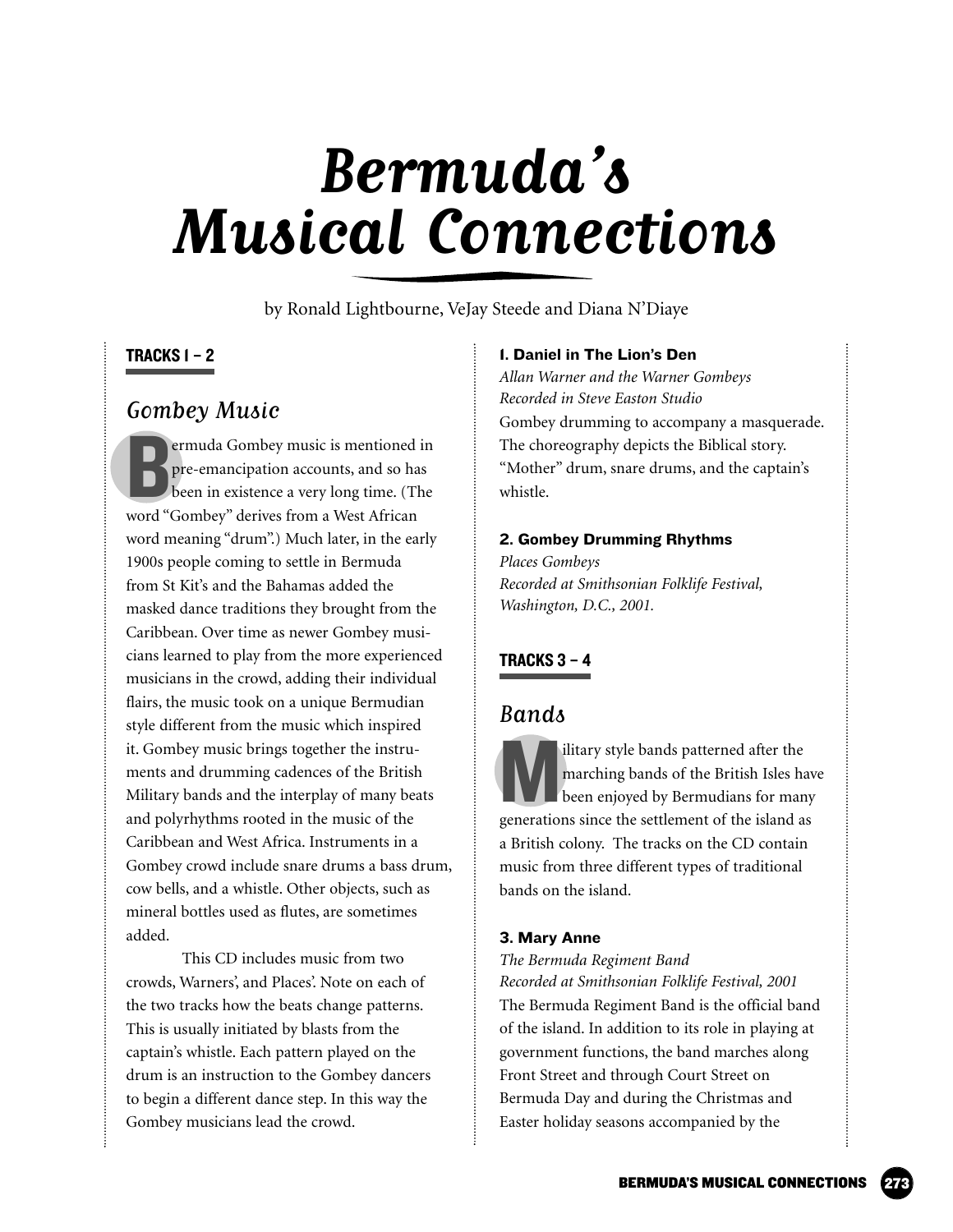Bermuda Pipe Band, organized by Bermudians playing in Scottish Highland style. "Mary Anne," one of the popular pieces in the band's repertoire, is a rendition of a calypso song from Trinidad. In the choice of this song to play with Highland pipes and with the Regiment Band, the bandleaders saw a way to evoke Bermuda's Caribbean connections.

# 4. Somerset Brigade March

*Somerset Brigade Band*

*Composed by Director, Major S. Lowe* This march, played by the Somerset Brigade Band, was composed for them by their current bandmaster, a former Bermuda Regiment Director of Music, Major Lowe. Formed through the amalgamation of two Somerset dance bands for the Christmas procession of Shepherds' Lodge in 1932, the Somerset Brigade Band has also enjoyed a mutually beneficial, if informal, association with the Bermuda Regiment Band, in that several of its members were, or currently are members of that outfit. The Brigade still serves the Somerset community at church and social functions. The band has visited England, Canada, and the USA.

# TRACKS 5 – 7

# Sacred Music

Emudians perform sacred music from<br>
several British, United States, and<br>
Caribbean sources including congrega-<br>
tional, gospel, and African American a cappella ermudians perform sacred music from several British, United States, and Caribbean sources including congrega-(voices only) quartet styles. These three tracks are examples of three distinct sacred music styles performed on the island.

# 5. There is Joy in That Land

*The Apex Quartet Gary Bean, 1st tenor and lead. Robert Symonds 2nd tenor lead. Eric Whitter, 1st and 2nd tenor. Harry Bean, baritone, bass. Traditional devotional song Recorded at Smithsonian Folklife Festival, 2001* Sung by The Apex Quartet to their own arrangement, in the a cappella style that has its origins in the United States, the singing style of this quartet features the harmonization of male voices ranging from tenors, through baritone and bass. This quartet came into instant being when the choir director of Bethel African Methodist Episcopal Church asked the members to sing in a concert, while touring in the northeastern United States and Canada nearly thirty years ago. They have been singing together ever since. The Apex Quartet, apart from being in constant demand in Bermuda, has performed in the Caribbean, the USA, and Canada, and has been featured on Central China TV.

# 6. Gospel Medley: There Is Power; I Know It Was the Blood; Holy Ghost Power Is Moving Just Like a Magnet

*Rehoboth Church of God, Apostolic Congregation and Praise Team Brother Dean Burrows, Praise Team Leader Ronald Lightbourne, keyboardist* This music, sung in praise of God, is wholly

directed by the Praise Team Leader, who alone selects the sequence of songs to be sung according to how the spirit moves him. The music therefore has an improvisational quality about it. With a few changes for the customs of individual churches, this type of music is representative of that typically heard in congregations of black Bermudian worshipers. Singing is always accompanied by the congregation's hand clapping and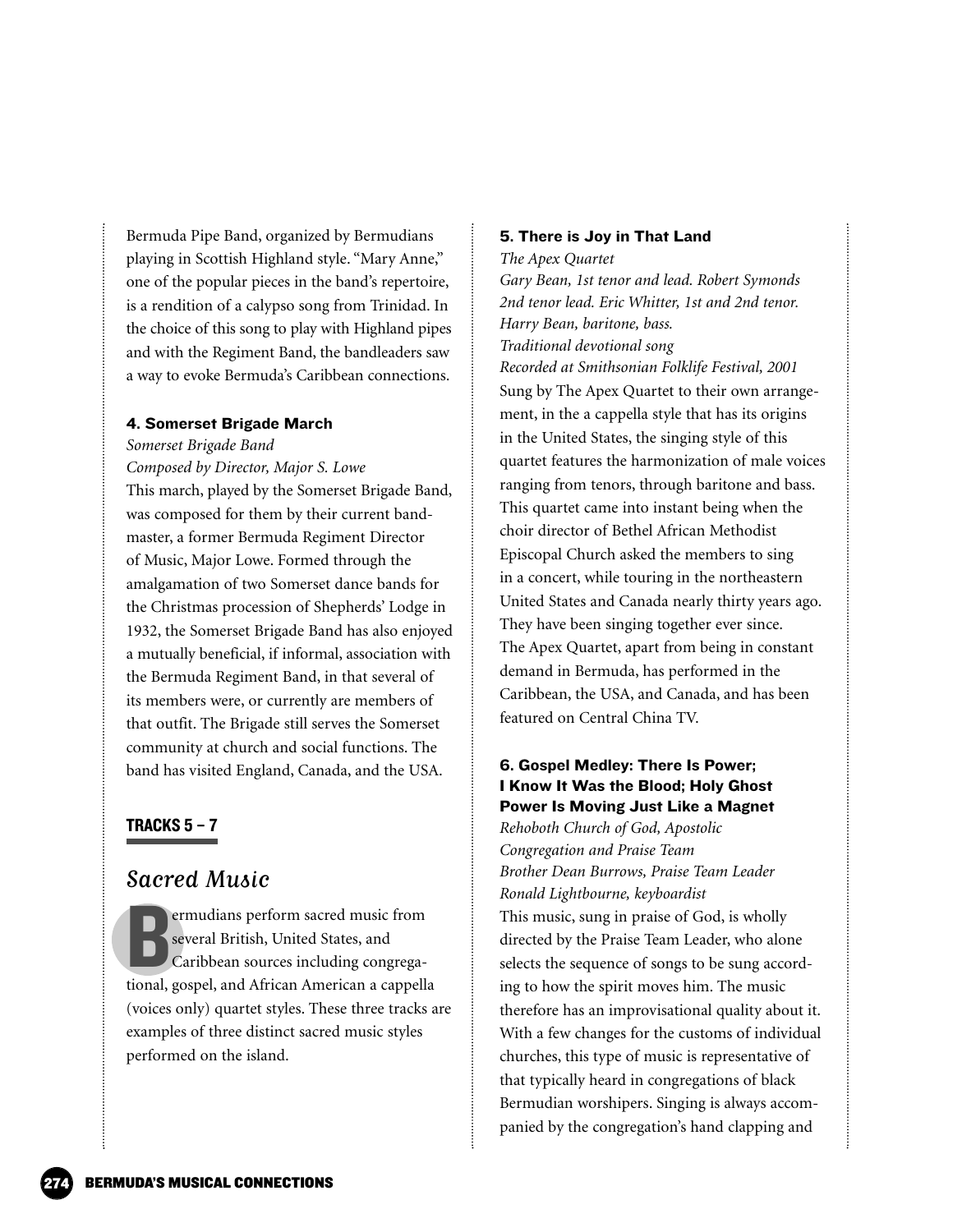by tambourines, and in this case, electric bass, drums and piano. The songs themselves circulate among the various missions in the USA, the Caribbean and Africa, and range from traditional Spirituals, to composed songs on CDs currently getting air play on Gospel radio programmes.

# TRACKS  $7 - 14$

# Troubadours—Island Song, Calypso and Reggae

**Example 3** experimental is experienced to that for many years its economic well-being was based on welcoming and entertaining tourists on the island. Many Bermudian musicians ermuda's music reflects the fact that for many years its economic well-being was based on welcoming and entertaining earned a living performing in hotels and inns. These songs were composed for, about and on occasion with tourists in Bermuda. Reggae, which has its beginings in Jamaica, has become a worldwide music of social commentary. Bermudians have adopted this musical form including Jamaican verbal styles, and have created melodies and lyrics to voice local concerns. Calypso occasionally played a similar role for Bermudian musicians in the 1940s and 1950s. The reggae songs in this section were all composed and sung by Bermudians, and comment on a range of political, social and environmental issues.

## 7. Bermuda Buggy Ride

# *Performed by the Talbot Brothers (circa 1934), featuring Blackie Talbot's voice*

This song was actually composed in a horse drawn Bermuda buggy en route to Tom Moore's Tavern, where it was immediately rehearsed. Although the Talbot Brothers included the accordion in their instrumental line up, the solo in this American-made recording is by an

unknown studio musician. This group was the first of Bermuda's singing groups. Their popularity was immense both in Bermuda and in the United States, especially in New England.

# 8. Bermuda Is Another World

*Composed by Hubert Smith Performed by Gene Steede and The Bermuda Triangle Band*

This ballad, by the late Hubert Smith, legendary bandleader and singer/songwriter, was the winning entry in a Department of Tourism contest, and is sung by another of Bermuda's legends, Gene Steede, "Bermuda's Natural Resource." Gene is a songwriter, guitarist, comedian, and conga drummer as well. For many decades now, Steede has represented Bermuda, performing in the Caribbean and North America, live and on television, epitomising the Bermudian entertainer's art of hospitality. He is accompanied by The Bermuda Triangle Band, which consists of Leon Smith on bass, Gerald Davis on drums, George Smith on guitar and Ron Lightbourne on piano.

# 9. The Diddlybops (And the Goose-neck Handlebars)

# *Composed and sung by calypsonian Stan Seymour, known also as Lord Necktie*

This was a frequently requested number on radio stations when it first appeared in 1962. Stan wrote this novelty song while he was a member of Hubert Smith's Coral Islanders, and tried it out on a tourist audience. He invited them to imitate the sound of the bikes' warning buzzer — "Beep-beep" — and it became a hit with the tourists and Bermudians alike. On the recording Stan Seymour accompanies himself on guitar and mouth organ.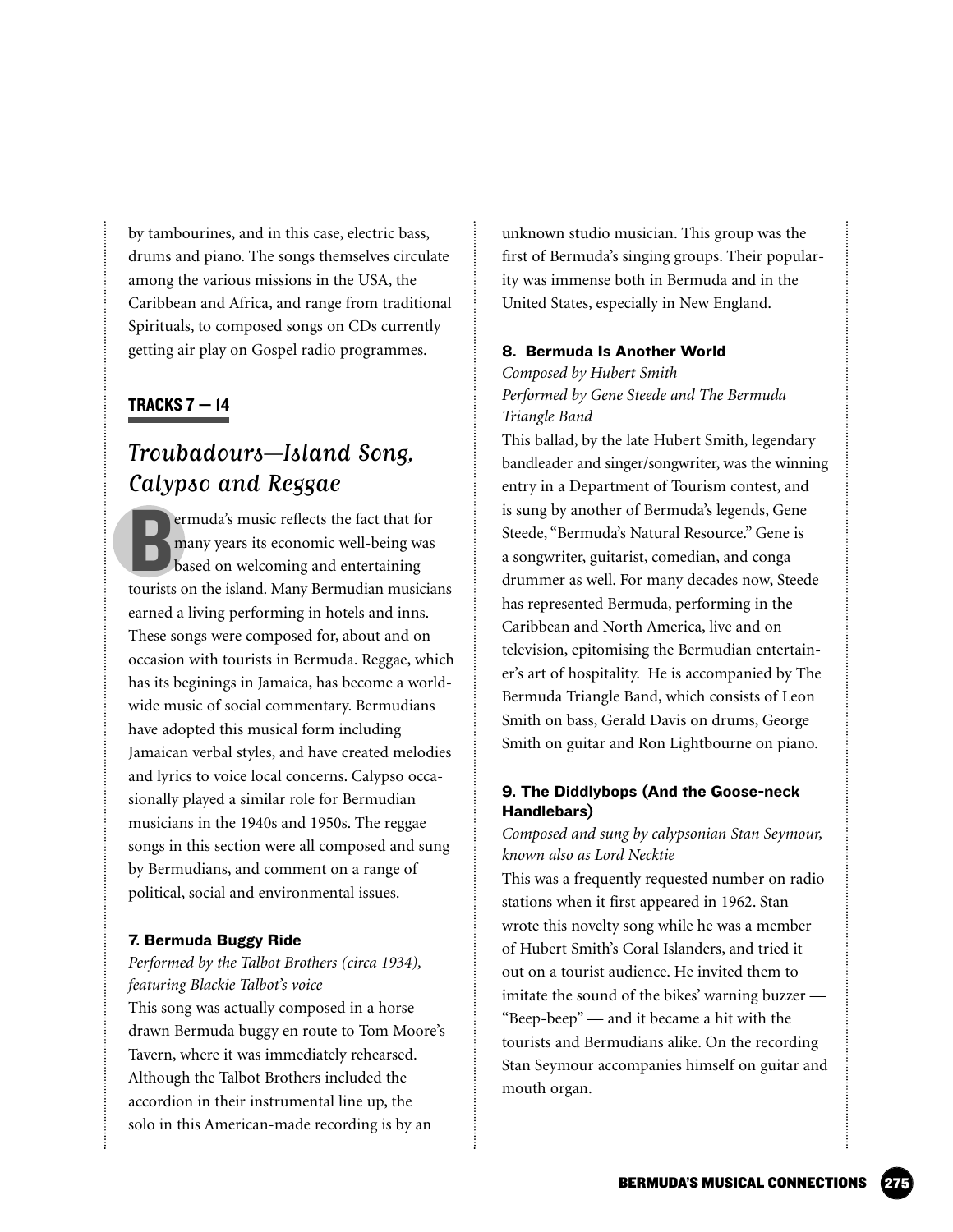### 10. Lost In Bermuda

*Stan Seymour, composer, vocals, accompanist*  This song gently satirizes the long-winded way in which Bermudians are said to give directions. Stan first learned about calypso from a West Indian co-worker, and his use of "next" instead of the standard Bermudian English "another" reflects this. Nowadays many younger Bermudian songwriters, and youth in general, use Jamaican Nation Language, particularly in reggae. The earlier calypsonians of Stan's vintage, however, drew more heavily from the Trinidadian vernacular.

## 11. That's How It Is In Bermuda

*Stan Seymour, composer, singer, accompanist* Lord Necktie's lyrics catalogue the delights of Bermuda, perhaps for people who have heard of Bermuda but have not ever been here. Seymour, besides being a calypsonian, also draws on the English tradition of the "Skiffle" musician, who accompanies himself on several instruments. Seymour uses mouth organ, guitar, and bass drum, with a foot pedal in performance.

# 12. Concrete City

### *Ital Foundation*

Throughout the seventies, life was (and still is really) quite hard for the residents of the northern part of Bermuda's capital city, Hamilton. The derelict surroundings and acute lack of "big money" charm once earned the area the invidious moniker "back of town" (a term that has since been appropriated by the residents of the area and turned into an affectionate term). This piece is Bermuda's answer to the Bob Marley classic "Concrete Jungle," and perfectly captures an extremely prevalent sentiment amongst black Bermudians in the late seventies, a time when civil unrest was far from an uncommon occurrence. The crux of the song comes when the city is turned into a metaphor for the plantation (which was not existent in Bermuda due to our small size, we had nothing more than farms), and the plantation stretches right across the entire "24 miles" that makes up our little island home. This song is an exceedingly powerful and important piece of our musical, and social, heritage.

# 13. Hurricane Emily

### *Runksie*

The late 1980s saw the arrival of the most destructive natural force to ever hit Bermuda, until the arrival of Hurriance Fabian in 2003. Hurricane Emily literally renovated the landscape of our little island, ripping shorelines away, relocating roofs, boats, cars, trees and a slew of other things and causing an estimated 35 million dollars worth of damage before it faded into the horizon. Philando "Runksie" Hill was a teenager whose international hit "Pirate Population" was tearing up the reggae charts from New York to Jamaica right around the time Emily hit. It just made sense for Hill to tell the story of the legendary storm that carried away everybody's belongings and scattered them across the island. "Emily take it, Emily take it, everything me used to own Emily take it" … the chorus says everything really. The fact that Hill also decided to describe the island and her culture in the fourth verse of the song add to the essential status of the piece. Runksie has been a local legend since he first dropped "Pirate Population;" he is an undeniable pillar of our reggae music industry who has enjoyed international success more recently with the outstanding 1999 hit "Reggae Ambassador" "Emily" was a quite popular novelty hit back in the late eighties, and remains one of the most

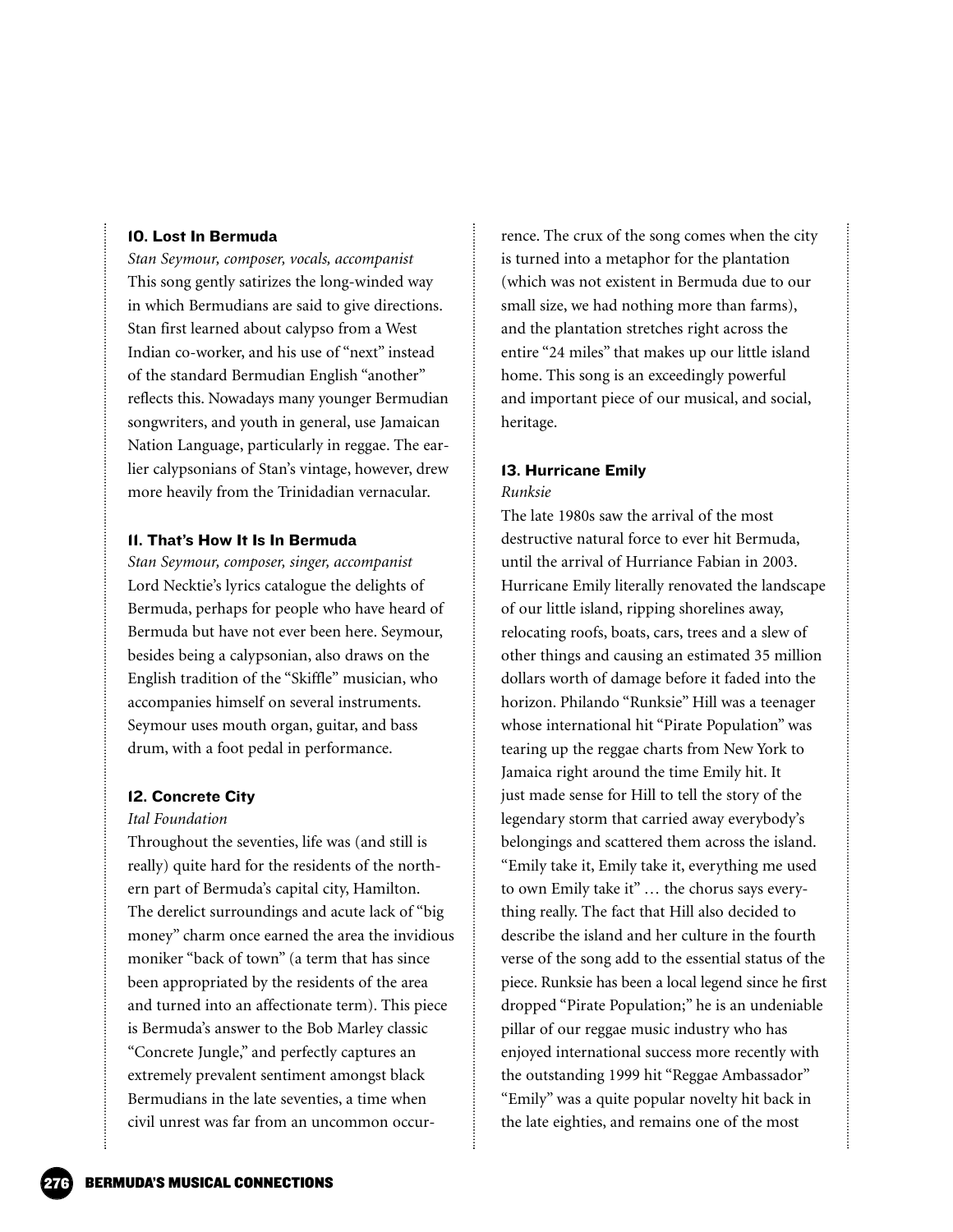deliciously detailed local flavored reggae songs ever recorded.

# 14. Excuse Me Mr. Speaker

# *Ras Mykkal*

Ras Mykkal exploded onto the local music scene in 1998 with a brand of politically charged Dub Poetry that enjoyed unprecedented and immediate popularity. The political scene had been fidgeting restlessly for some years before Ras, but when Ras kicked the door down, the political left was right on hand to benefit from his politicized Bermudian pop. November 1998 saw the inauguration of the first PLP (Progressive Labor Party) government in Bermuda's political history; some Bermudians interpreted the election as breaking the stranglehold of the old slave masters. Two years later political disillusionment brought Ras back to the House of Parliament to address the Speaker with this musical reprimand, and the people started talking again. The issue at hand was the laws governing the distribution of alcohol and the enforcement of "drunk driving" laws. His points are clear and sharp with a hint of sarcastic wit mixed in for delicate entertainment value. Many of the concerns Ras articulates here echo public sentiment, and have made quite an impact on our increasingly sober society. The question at the core of the discussion is the devastating "What is alcohol's value to our society?" Indeed Ras, what?

# TRACKS15 & 16

# Humour

F or decades, Bermuda has enjoyed a rich variety of social commentary from its entertainers. This was the calypsonian's

stock in trade. More recently there have appeared groups and individual artists furthering this tradition on their own ways. The pieces recorded here show two different styles; the protest songs in reggae style of Ras Mykkal, and the satirical works of a troupe called Not The Um-Um Players. While Not The Um-Um Players draw on the rich resource of British satirical masters like Monty Python, Peter Cooke and Dudley Moore, Ras Mykkal's mentors are the pioneering Linton Kwesi Johnson and contemporary Jamaican masters like the late Mikey Smith, and others. This partly accounts for Mykkal's choice of dialect. The dialect Not The Um-Um uses is mostly Bermudian, with social, loving reference for St David's Island and her people.

### 15. Bermuda Is Still a Colony

*Not The Um-Um Players: Bruce Barritt, Fred Barritt, Peter Smith, Tim Taylor, and Chris Broadhurst (guitar)*

This song satirizes Hubert Smith's "Bermuda Is Another World" by juxtaposing a number of interesting facts about Bermuda, comparisons with other British dependent territories, and the writers' own piquant observations, set to an adaptation of H Smith's well-known song.

### 16. Bermuda Word Chant

*Not The Um-Um Players Bruce Barritt, lead* This chant cleverly strings together popular Bermudian sayings. The explanations of these peculiarly Bermudian sayings such as "Chingas!" or "B'y no B'y" are both wickedly funny and deadly accurate.